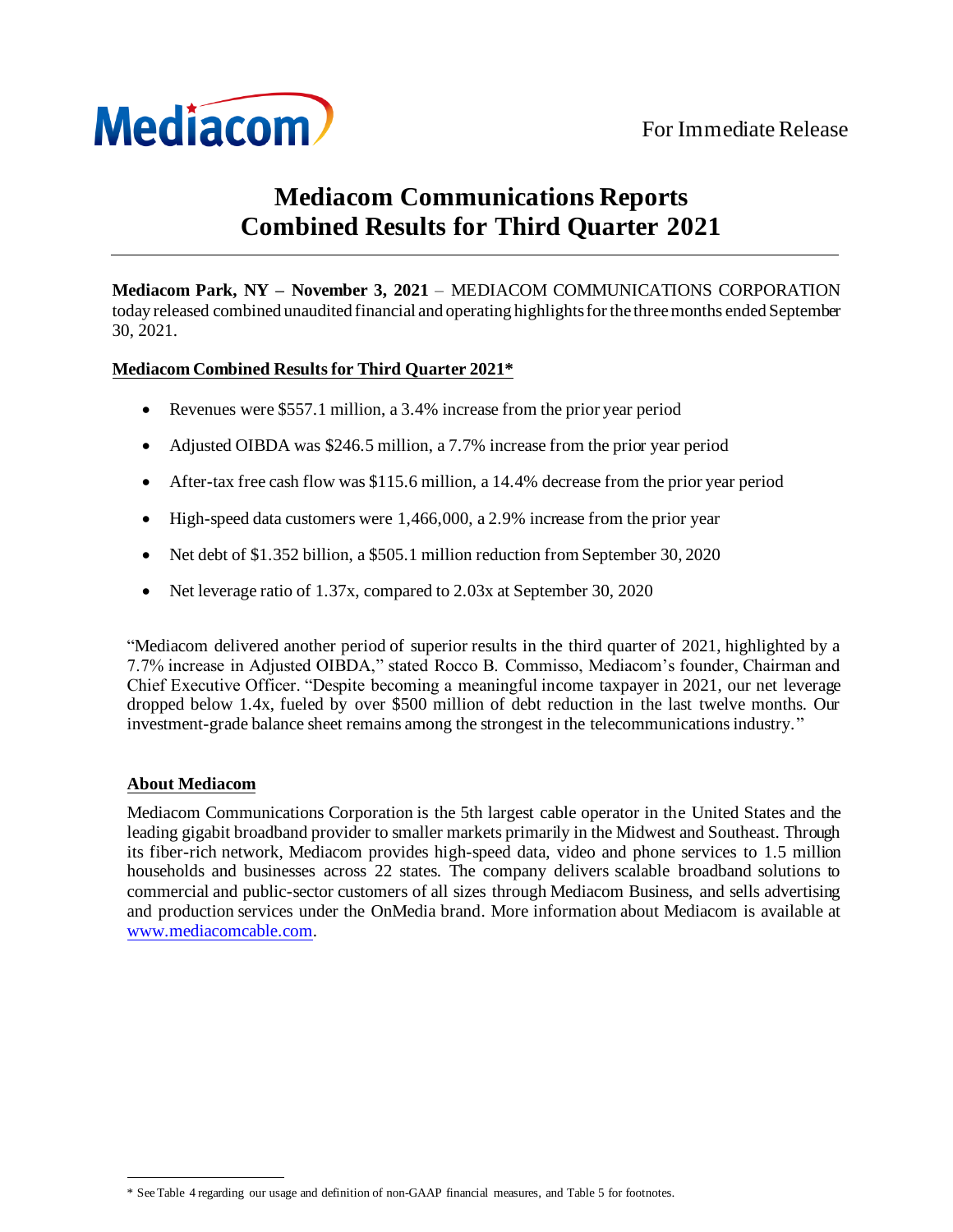# **TABLE 1\***

#### **Mediacom Communications Corporation Selected Combined Financial and Operating Data (Dollars in thousands, except per unit data) (Unaudited)**

|                                    | <b>Three Months Ended</b><br>September 30, 2021 |               |             |
|------------------------------------|-------------------------------------------------|---------------|-------------|
| High-speed data ("HSD")            | 2021                                            | 2020          | YoY% Change |
|                                    | \$<br>274,255                                   | \$<br>238,724 | 14.9%       |
| Video                              | 168,099                                         | 177,620       | $(5.4\%)$   |
| Phone                              | 27,932                                          | 29,396        | $(5.0\%)$   |
| Business services                  | 77,535                                          | 75,997        | 2.0%        |
| Advertising                        | 9,289                                           | 16,838        | $(44.8\%)$  |
| <b>Total revenues</b>              | \$<br>557,110                                   | \$<br>538,575 | $3.4\%$     |
| Service costs                      | (213, 877)                                      | (216, 825)    | $(1.4\%)$   |
| SG&A expenses                      | (82, 653)                                       | (80, 541)     | 2.6%        |
| Management fees                    | (15,000)                                        | (13,000)      | 15.4%       |
| OIBDA $^{(a)}$                     | \$<br>245,580                                   | \$<br>228,209 | $7.6\%$     |
| Non-cash, share based compensation | 876                                             | 707           | 23.9%       |
| Adjusted OIBDA <sup>(a)</sup>      | \$<br>246,456                                   | \$<br>228,916 | $7.7\%$     |
| Capital expenditures               | (92, 197)                                       | (81, 555)     | 13.0%       |
| Cash interest expense (a)          | (5,139)                                         | (8, 454)      | $(39.2\%)$  |
| Income taxes $(a)$                 | (33,511)                                        | (3,926)       | NM          |
| After-tax free cash flow (a)       | 115,609                                         | 134,981       | $(14.4\%)$  |
| Adjusted OIBDA margin (b)          | 44.2%                                           | 42.5%         |             |

|                                           | <b>September 30, 2021</b> | <b>September 30, 2020</b> | YoY% Change |
|-------------------------------------------|---------------------------|---------------------------|-------------|
| HSD customers                             | 1,466,000                 | 1,425,000                 | 2.9%        |
| Video customers                           | 590,000                   | 663,000                   | $(11.0\%)$  |
| Phone customers                           | 549,000                   | 599,000                   | $(8.3\%)$   |
| Primary service units ("PSUs")            | 2,605,000                 | 2,687,000                 | $(3.1\%)$   |
| HSD customer (declines) increases         | (2,000)                   | 29,000                    |             |
| Video customer declines                   | (21,000)                  | (13,000)                  |             |
| Phone customer declines                   | (15,000)                  | (3,000)                   |             |
| <b>Ouarterly PSU</b> (declines) increases | (38,000)                  | 13,000                    |             |

|                                                         | September 30, 2021           | <b>September 30, 2020</b> |                        |  |
|---------------------------------------------------------|------------------------------|---------------------------|------------------------|--|
| Total debt (c)<br>Cash                                  | \$<br>1,390,000<br>(37, 584) | \$                        | 1,890,000<br>(32, 484) |  |
| Net debt                                                | \$<br>1,352,416              | \$                        | 1,857,516              |  |
| Unused lines of credit (d)                              | \$<br>711.107                | \$                        | 641,000                |  |
| Net leverage ratio $(e)$<br>Interest coverage ratio (f) | 1.37x<br>47.96x              |                           | 2.03x<br>27.08x        |  |

\* See Table 4 regarding our usage and definitions of non-GAAP financial measures, and Table 5 for footnotes.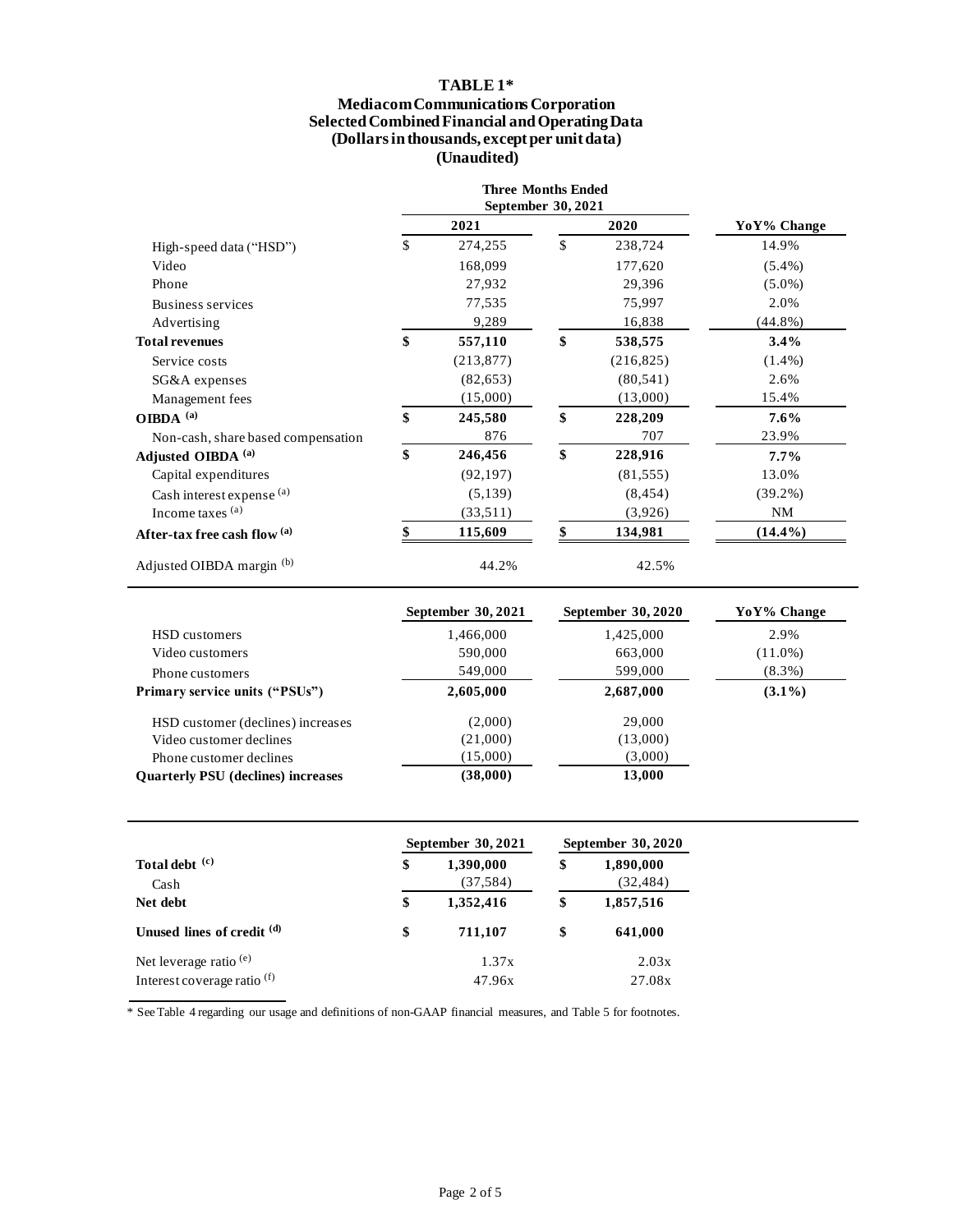## **TABLE 2\***

#### **Mediacom Communications Corporation Selected Combined Financial and Operating Data (Dollars in thousands, except per unit data) (Unaudited)**

|                                                              | <b>Three Months Ended</b><br>September 30, 2021 |                              |                 |                               |                     |                             |                             |  |
|--------------------------------------------------------------|-------------------------------------------------|------------------------------|-----------------|-------------------------------|---------------------|-----------------------------|-----------------------------|--|
|                                                              | Mediacom<br><b>Broadband</b>                    |                              |                 | Mediacom<br><b>LLC</b>        | <b>Eliminations</b> | Mediacom<br><b>Combined</b> |                             |  |
| High-speed data ("HSD")                                      | \$                                              | 144,015                      | $\mathbb{S}$    | 130,240                       |                     | $\mathbb{S}$                | 274,255                     |  |
| Video                                                        |                                                 | 89,278                       |                 | 78,821                        |                     |                             | 168,099                     |  |
| Phone                                                        |                                                 | 14,764                       |                 | 13,168                        |                     |                             | 27,932                      |  |
| <b>Business services</b>                                     |                                                 | 46,319                       |                 | 31,216                        |                     |                             | 77,535                      |  |
| Advertising                                                  |                                                 | 7,806                        |                 | 1,483                         |                     |                             | 9,289                       |  |
| <b>Total revenues</b>                                        | \$                                              | 302,182                      | \$              | 254,928                       |                     | \$                          | 557,110                     |  |
| Service costs                                                |                                                 | (113,997)                    |                 | (99, 880)                     |                     |                             | (213, 877)                  |  |
| SG&A expenses                                                |                                                 | (49, 460)                    |                 | (33, 193)                     |                     |                             | (82, 653)                   |  |
| Management fees                                              |                                                 | (9,000)                      |                 | (6,000)                       |                     |                             | (15,000)                    |  |
| OIBDA <sup>(a)</sup>                                         | \$                                              | 129,725                      | \$              | 115,855                       |                     | \$                          | 245,580                     |  |
| Investment income from affiliate                             |                                                 |                              |                 | 4,500                         | (4,500)             |                             |                             |  |
| Non-cash share-based compensation                            |                                                 | 438                          |                 | 438                           |                     |                             | 876                         |  |
| Adjusted OIBDA <sup>(a)</sup>                                | \$                                              | 130,163                      | \$              | 120,793                       | (4,500)             | \$                          | 246,456                     |  |
| Capital expenditures                                         |                                                 | (47, 967)                    |                 | (44, 230)                     |                     |                             | (92, 197)                   |  |
| Cash interest expense (a)                                    |                                                 | (3, 414)                     |                 | (1, 725)                      |                     |                             | (5, 139)                    |  |
| Income taxes (a)                                             |                                                 | (18, 682)                    |                 | (14, 829)                     |                     |                             | (33,511)                    |  |
| Dividend to preferred members                                |                                                 | (4,500)                      |                 |                               | 4,500               |                             |                             |  |
| After-tax free cash flow (a)                                 | \$                                              | 55,600                       | \$              | 60,009                        |                     |                             | 115,609                     |  |
|                                                              | Mediacom                                        |                              | <b>Mediacom</b> |                               |                     | Mediacom<br><b>Combined</b> |                             |  |
|                                                              |                                                 | <b>Broadband</b>             |                 | <b>LLC</b>                    |                     |                             |                             |  |
|                                                              |                                                 |                              |                 |                               |                     |                             |                             |  |
| HSD customers<br>Video customers                             |                                                 | 793,000                      |                 | 673,000                       |                     |                             | 1,466,000                   |  |
| Phone customers                                              |                                                 | 319,000                      |                 | 271,000                       |                     |                             | 590,000                     |  |
| Primary service units ("PSUs")                               |                                                 | 297,000<br>1,409,000         |                 | 252,000<br>1,196,000          |                     |                             | 549,000<br>2,605,000        |  |
|                                                              |                                                 |                              |                 |                               |                     |                             |                             |  |
| HSD customer (declines) increases<br>Video customer declines |                                                 | (4,000)                      |                 | 2,000                         |                     |                             | (2,000)                     |  |
| Phone customer declines                                      |                                                 | (13,000)                     |                 | (8,000)                       |                     |                             | (21,000)                    |  |
| <b>Quarterly PSU declines</b>                                |                                                 | (10,000)<br>(27,000)         |                 | (5,000)<br>(11,000)           |                     |                             | (15,000)<br>(38,000)        |  |
|                                                              |                                                 | Mediacom<br><b>Broadband</b> |                 | <b>Mediacom</b><br><b>LLC</b> |                     |                             | Mediacom<br><b>Combined</b> |  |
|                                                              |                                                 |                              | \$              |                               |                     | \$                          |                             |  |
| Total debt (c)                                               | \$                                              | 897,500                      |                 | 492,500                       |                     |                             | 1,390,000                   |  |
| Cash<br>Net debt                                             | \$                                              | (19, 979)<br>877,521         | \$              | (17, 605)<br>474,895          |                     | \$                          | (37, 584)<br>1,352,416      |  |
| Unused lines of credit <sup>(d)</sup>                        | \$                                              | 348,996                      | $\$$            | 362,111                       |                     | \$                          | 711,107                     |  |
| Net leverage ratio <sup>(e)</sup>                            |                                                 | 1.69x                        |                 | 0.98x                         |                     |                             | 1.37x                       |  |

\* See Table 4 regarding our usage and definitions of non-GAAP financial measures, and Table 5 for footnotes.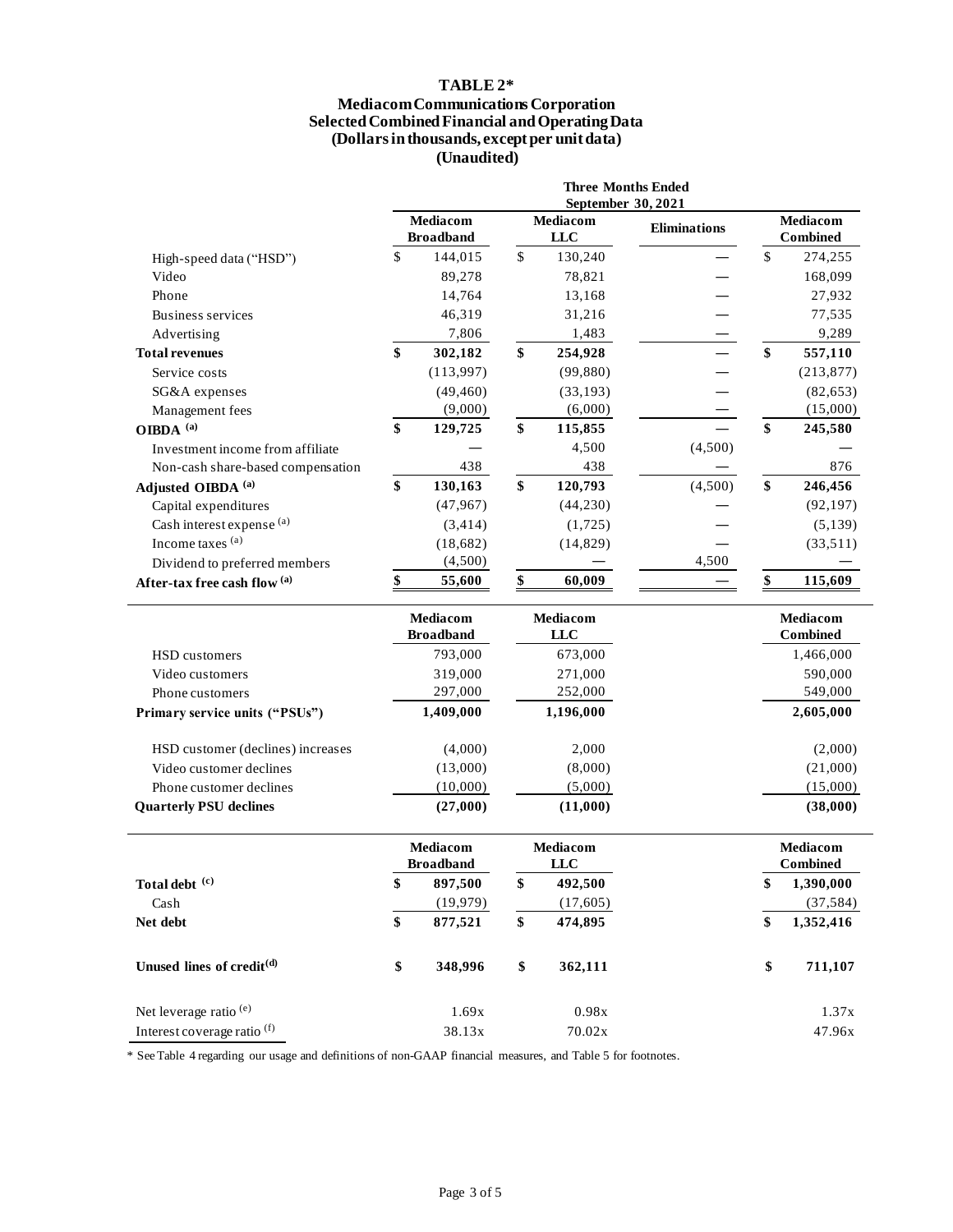## **TABLE 3\***

#### **Mediacom Communications Corporation Selected Combined Financial and Operating Data (Dollars in thousands, except per unit data) (Unaudited)**

|                                        | <b>Three Months Ended</b><br>September 30, 2020 |           |                        |                        |                     |                                    |                   |
|----------------------------------------|-------------------------------------------------|-----------|------------------------|------------------------|---------------------|------------------------------------|-------------------|
|                                        | Mediacom<br><b>Broadband</b>                    |           |                        | Mediacom<br><b>LLC</b> | <b>Eliminations</b> | Mediacom<br><b>Combined</b>        |                   |
| High-speed data ("HSD")                | \$                                              | 126,820   | $\mathbb{S}$           | 111,904                |                     | \$                                 | 238,724           |
| Video                                  |                                                 | 94,438    |                        | 83,182                 |                     |                                    | 177,620           |
| Phone                                  |                                                 | 15,684    |                        | 13,712                 |                     |                                    | 29,396            |
| <b>Business services</b>               |                                                 | 45,541    |                        | 30,456                 |                     |                                    | 75,997            |
| Advertising                            |                                                 | 14,542    |                        | 2,296                  |                     |                                    | 16,838            |
| <b>Total revenues</b>                  | \$                                              | 297,025   | \$                     | 241,550                |                     | \$                                 | 538,575           |
| Service costs                          |                                                 | (115,756) |                        | (101,069)              |                     |                                    | (216, 825)        |
| SG&A expenses                          |                                                 | (48, 215) |                        | (32, 326)              |                     |                                    | (80, 541)         |
| Management fees                        |                                                 | (7, 800)  |                        | (5,200)                |                     |                                    | (13,000)          |
| OIBDA <sup>(a)</sup>                   | \$                                              | 125,254   | \$                     | 102,955                |                     | \$                                 | 228,209           |
| Investment income from affiliate       |                                                 |           |                        | 4,500                  | (4,500)             |                                    |                   |
| Non-cash share-based compensation      |                                                 | 374       |                        | 333                    |                     |                                    | 707               |
| Adjusted OIBDA <sup>(a)</sup>          | \$                                              | 125,628   | \$                     | 107,788                | (4,500)             | \$                                 | 228,916           |
| Capital expenditures                   |                                                 | (41, 255) |                        | (40, 300)              |                     |                                    | (81, 555)         |
| Cash interest expense (a)              |                                                 | (4,037)   |                        | (4, 417)               |                     |                                    | (8, 454)          |
| Income taxes (a)                       |                                                 | (2,860)   |                        | (1,066)                |                     |                                    | (3,926)           |
| Dividend to preferred members          |                                                 | (4,500)   |                        |                        | 4,500               |                                    |                   |
| After-tax free cash flow (a)           | \$                                              | 72,976    | \$                     | 62,005                 |                     |                                    | 134,981           |
|                                        | Mediacom<br><b>Broadband</b>                    |           | <b>Mediacom</b><br>LLC |                        |                     | <b>Mediacom</b><br><b>Combined</b> |                   |
| <b>HSD</b> customers                   |                                                 | 781,000   |                        | 644,000                |                     |                                    | 1,425,000         |
| Video customers                        |                                                 | 361,000   |                        | 302,000                |                     |                                    | 663,000           |
| Phone customers                        |                                                 | 328,000   |                        | 271,000                |                     |                                    | 599,000           |
| Primary service units ("PSUs")         |                                                 | 1,470,000 |                        | 1,217,000              |                     |                                    | 2,687,000         |
| HSD customer increases                 |                                                 | 14,000    |                        | 15,000                 |                     |                                    | 29,000            |
| Video customer declines                |                                                 | (9,000)   |                        | (4,000)                |                     |                                    | (13,000)          |
| Phone customer declines                |                                                 | (3,000)   |                        |                        |                     |                                    | (3,000)           |
| <b>Quarterly PSU increases</b>         |                                                 | 2,000     |                        | 11,000                 |                     |                                    | 13,000            |
|                                        | Mediacom<br><b>Broadband</b>                    |           | Mediacom<br><b>LLC</b> |                        |                     | Mediacom<br><b>Combined</b>        |                   |
| Total debt (c)                         | \$                                              | 911,875   | \$                     | 978,125                |                     | \$                                 | 1,890,000         |
| Cash                                   |                                                 | (14, 884) |                        | (17,600)               |                     |                                    | (32, 484)         |
| Net debt                               | \$                                              | 896,991   | \$                     | 960,525                |                     | \$                                 | 1,857,516         |
| Unused lines of credit <sup>(d)</sup>  | \$                                              | 365,800   | \$                     | 275,200                |                     | \$                                 | 641,000           |
| Net leverage ratio <sup>(e)</sup>      |                                                 | 1.79x     |                        | 2.23x                  |                     |                                    | 2.03x             |
| Interest coverage ratio <sup>(f)</sup> |                                                 | 31.12x    |                        | 24.40x                 |                     |                                    | $27.08\mathrm{x}$ |

\* See Table 4 regarding our usage and definitions of non-GAAP financial measures, and Table 5 for footnotes.

Due to rounding of Mediacom Broadband and Mediacom LLC results, slight differences may exist with actual Mediacom Combined results.